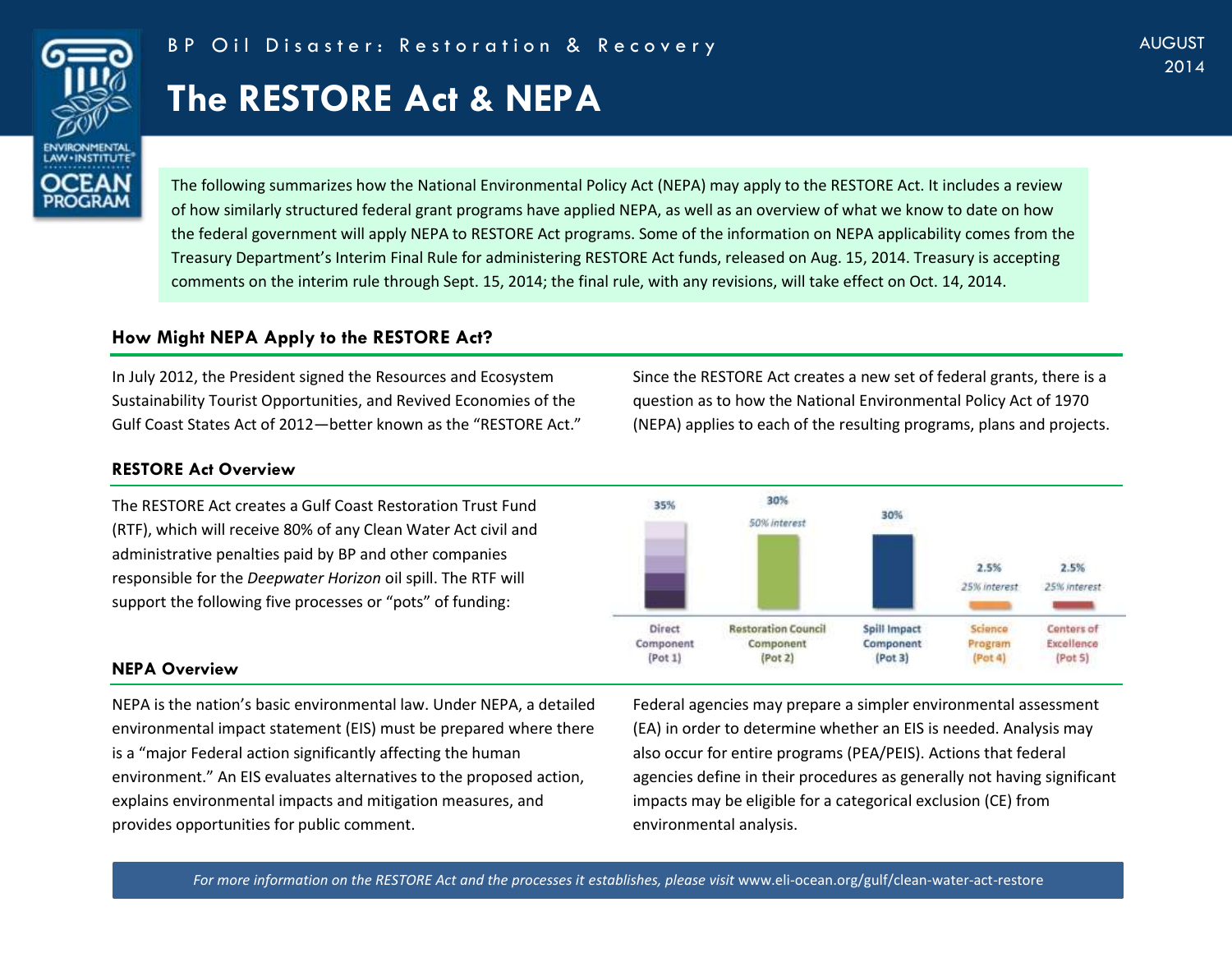### **NEPA Applicability Under Other Federal Grant Programs**

Although the RESTORE Act establishes new grant programs, there are many existing federal grant programs with goals and structure similar to some of the RESTORE funding pots. In each, funds are distributed to states or local governments by a statutory formula.

The decision points at which NEPA may be applied under those grant programs are generally the same as those under RESTORE: (1) program establishment; (2) review of state plans or multi-year/ project applications; and (3) project-specific funding.

The chart below summarizes how other federal grant programs have applied NEPA at each of these stages. In general, NEPA applies in at least one (and sometimes multiple) stage(s) of all these programs.

- Means NEPA has been or will be applied
- $\boldsymbol{\mathbb{X}}$ Means NEPA has not been applied
- Ð Means NEPA may or may not be applied

| Program                                                                                                                                                                                                                                                                                                                                  | <b>NEPA Applicability</b> |                |                   | <b>Notes</b>                                                                                                                                                                                                                                                                                                                                                                                                                                                                                                                                                                                                                                                            |
|------------------------------------------------------------------------------------------------------------------------------------------------------------------------------------------------------------------------------------------------------------------------------------------------------------------------------------------|---------------------------|----------------|-------------------|-------------------------------------------------------------------------------------------------------------------------------------------------------------------------------------------------------------------------------------------------------------------------------------------------------------------------------------------------------------------------------------------------------------------------------------------------------------------------------------------------------------------------------------------------------------------------------------------------------------------------------------------------------------------------|
|                                                                                                                                                                                                                                                                                                                                          | Overall<br>Program        | Plan-<br>Level | Project-<br>Level |                                                                                                                                                                                                                                                                                                                                                                                                                                                                                                                                                                                                                                                                         |
| <b>Coastal Impact Assistance Program (CIAP)</b><br>Overview: leasing revenues on the Outer<br>Continental Shelf are directed to eligible coastal<br>states and political subdivisions. Funds are<br>distributed by a statutorily established formula.<br>Administering entity: currently U.S. Fish & Wildlife<br>Service (FWS)           |                           |                |                   | Minerals Management Service (the original administering<br>$\bullet$<br>entity) prepared a Programmatic EA and finding of no<br>significant impact (FONSI) for the program.<br>To receive the CIAP funds, each eligible state was required to<br>submit a coastal assistance plan to MMS for approval.<br>NEPA documents are prepared for individual projects where<br>required.                                                                                                                                                                                                                                                                                        |
| <b>Coastal Wetlands Planning, Protection, and</b><br><b>Restoration Act (CWPPRA)</b><br>Overview: establishes the National Coastal<br>Wetlands Conservation Grant Program, which<br>enables the provision of matching grants to states<br>for coastal wetlands acquisition, restoration, and<br>management.<br>Administering entity: FWS |                           |                |                   | In Louisiana (which receives 70% of funding), the Army Corps<br>of Engineers leads the task force that prepared the coastal<br>wetlands conservation plan; the state's CWPPRA program was<br>evaluated in a programmatic EIS for this plan. An annual<br>Priority Project List undergoes its own set of public comment<br>procedures. EAs are required for individual projects.<br>FWS has issued regulations to implement CWPPRA and the<br>grant program. These regulations require compliance with<br>environmental laws and refer to the FWS service manual,<br>which indicates that "[e]ach action proposed for Federal<br>funding must include [a NEPA analysis]" |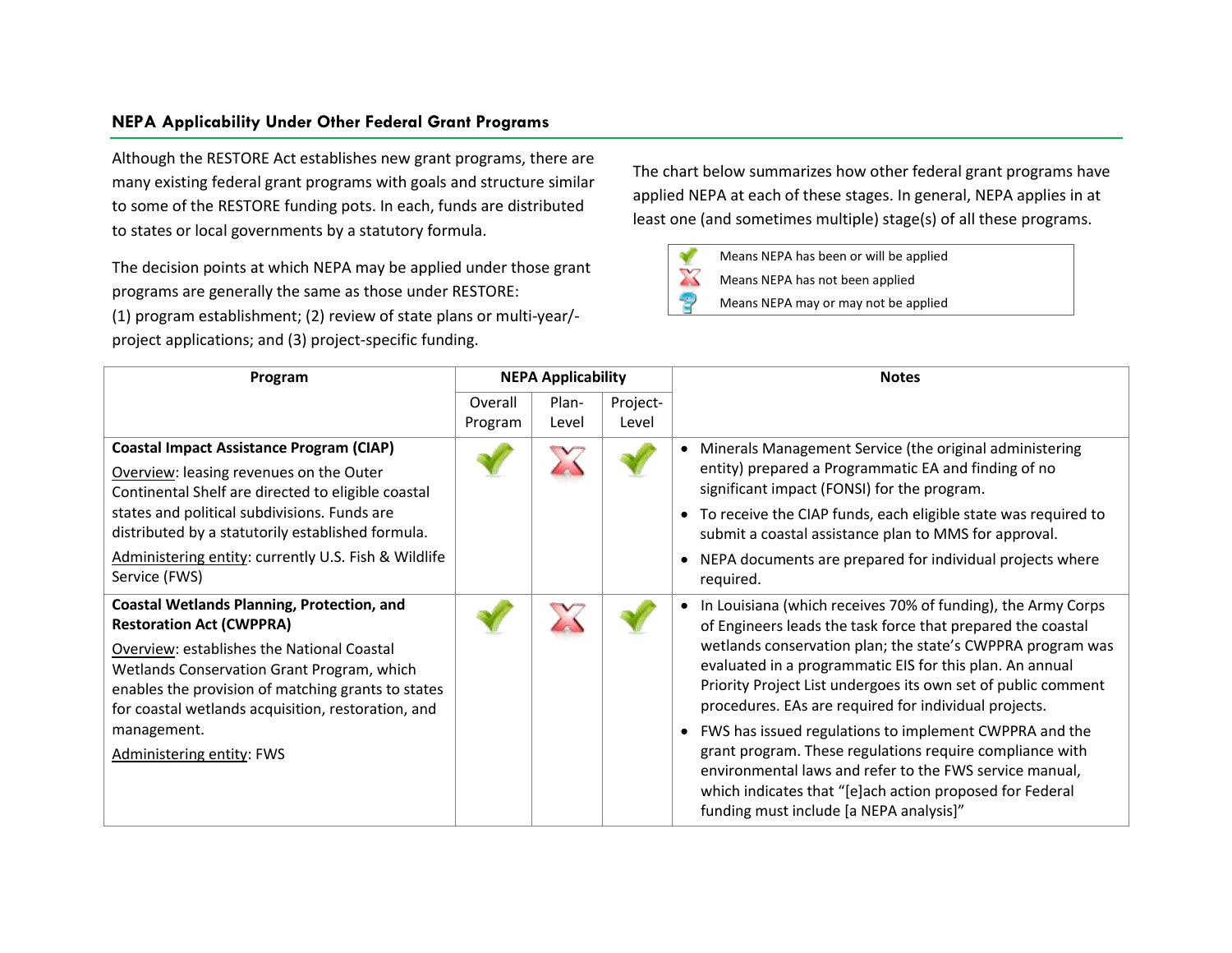| Program                                                                                           | <b>NEPA Applicability</b> |       |          | <b>Notes</b>                                                                                                                  |
|---------------------------------------------------------------------------------------------------|---------------------------|-------|----------|-------------------------------------------------------------------------------------------------------------------------------|
|                                                                                                   | Overall                   | Plan- | Project- |                                                                                                                               |
|                                                                                                   | Program                   | Level | Level    |                                                                                                                               |
| <b>Abandoned Mine Land Reclamation Program</b>                                                    |                           |       |          | • OSM prepared a programmatic EIS to govern its administration                                                                |
| Overview: fees assessed on active coal mines are                                                  |                           |       |          | of the program.                                                                                                               |
| distributed to states with legacy abandoned                                                       |                           |       |          | • When a multi-project grant application is submitted by a state,                                                             |
| mines. Funds are distributed by a statutorily                                                     |                           |       |          | OSM will evaluate it to determine whether the PEIS covers the                                                                 |
| established formula.                                                                              |                           |       |          | impacts. If not, additional NEPA analysis is conducted.                                                                       |
| <b>Administering Entity: Office of Surface Mining</b>                                             |                           |       |          | • In practice, NEPA analysis is conducted at the project level,                                                               |
| (OSM)                                                                                             |                           |       |          | rather than the grant phase. OSM has adopted CEs for many                                                                     |
|                                                                                                   |                           |       |          | project types.                                                                                                                |
| <b>Federal Emergency Management Agency (FEMA)</b>                                                 |                           |       |          | • FEMA has informal guidance that provides that "[a]ny action                                                                 |
| <b>Grants</b>                                                                                     |                           |       |          | that FEMA initiates or funds must undergo environmental                                                                       |
| Overview: FEMA administers a number of federal                                                    |                           |       |          | review pursuant to NEPA unless that action is [subject to a                                                                   |
| grants (e.g., disaster relief programs)                                                           |                           |       |          | statutory exclusion]". In addition to the statutory exclusions                                                                |
| Administering entity: FEMA                                                                        |                           |       |          | (primarily for emergency response), FEMA has adopted a                                                                        |
|                                                                                                   |                           |       |          | number of CEs for project types.                                                                                              |
| <b>Department of Housing and Urban Development</b>                                                |                           |       |          | By statute, all CDBG-funded actions are subject to an                                                                         |
| (HUD) Community Development Block Grants                                                          |                           |       |          | environmental review process to ensure compliance with                                                                        |
| (CDBGs)                                                                                           |                           |       |          | NEPA and other federal environmental laws. This process uses<br>NEPA as the "umbrella statute" for carrying out environmental |
| Overview: HUD distributes money to local and                                                      |                           |       |          | analyses.                                                                                                                     |
| state governments through CDBGs. Larger cities                                                    |                           |       |          |                                                                                                                               |
| and counties receive annual grants directly from<br>HUD according to a statutory formula. Smaller |                           |       |          | • The HUD Secretary is expressly authorized to delegate this                                                                  |
| cities and counties receive CBDG funds via state-                                                 |                           |       |          | environmental review to local and state grant recipients.                                                                     |
| run grant programs, which are funded by HUD                                                       |                           |       |          | Delegated states and localities are encouraged to tier their                                                                  |
| under a similar statutory formula.                                                                |                           |       |          | environmental analyses and to aggregate related projects for<br>environmental review.                                         |
| Administering Entity: HUD and delegated states                                                    |                           |       |          |                                                                                                                               |
| <b>FWS State Wildlife Grants</b>                                                                  |                           |       |          | • While the state plan approval has not triggered NEPA review,                                                                |
| Overview: funds are allocated by statutory                                                        |                           |       |          | the project funding phase does.                                                                                               |
| formula. After FWS approves a state's wildlife                                                    |                           |       |          |                                                                                                                               |
| conservation plan, states apply for project grants.                                               |                           |       |          |                                                                                                                               |
| <b>Administering Entity: FWS</b>                                                                  |                           |       |          |                                                                                                                               |